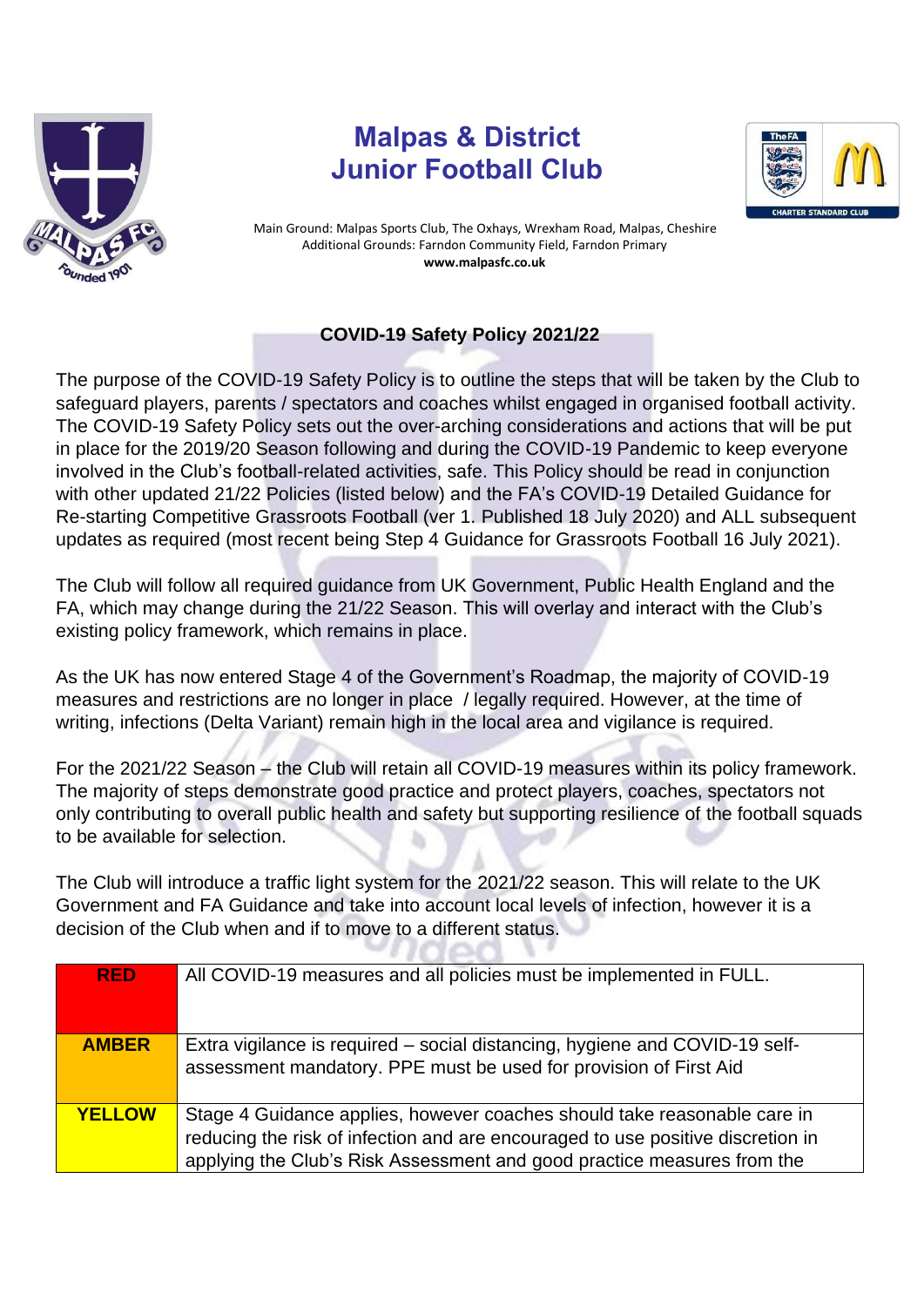|              | policy framework relating to social distancing, hygiene and COVID-19 Self       |
|--------------|---------------------------------------------------------------------------------|
|              | Assessment. PPE is strongly recommended for First Aid. Players and parents      |
|              | must, as a minimum, sign a commitment at start of the season, agreeing to check |
|              | & report COVID-19 symptoms before training and matches and adhere to Club       |
|              | Policies and Government / FA Guidance.                                          |
| <b>GREEN</b> | COVID-19 no longer requires specific response.                                  |
|              |                                                                                 |

## **For the 2021/22 Season the rating is YELLOW**

A summary of the key measures at RED level is provided below.

### **COVID-19 and Club Administration**

- The Club will ensure that it is affiliated to the appropriate County FA and holds membership for the Leagues it intends to compete in.
- The Club will appoint a specific COVID-19 Officer Andy Harradine
- The Club will ensure that appropriate insurance cover is in place for the 21/22 Season with clear position on cover for COVID-19 related matters.
- All Club and Team Risk Assessments and Emergency Plans will be revised to include all necessary risks and mitigations to reduce the impact of COVID-19.
- For the 21/22 Season, the Club will require explicit 'COVID-19 Aware' consent from all players and parents before commencing involvement in football activity.
- The Club will be responsible for appropriate sharing of data in support of local Test, Track, Protect (or similarly named) Public Health measures. The Club's (GDPR) Data Protection Policy will be updated for this purpose.
- The Club will maintain accurate records at all age groups for attendance at matches and training.
- The Club will maintain accurate records of any COVID-19 infections.
- The Club will maintain accurate records for the regular cleaning of equipment.
- The Club will provide appropriate / recommended PPE to protect Coaches, volunteers and players (if required).
- The Club will provide any appropriate signage required to maintain COVID-19 Safe activity.
- The Club will communicate all policies and any subsequent changes, to players, parents / spectators and coaches / volunteers and record acknowledgement from all parties. All policies and guidance notes will be published on the Club website.
- The Club will take necessary steps to reduce cash-payments during the 21/22 Season where practicable.
- The Club reserves the right to require players, parents / spectators and coaches / volunteers to wear face coverings in certain circumstances.

### **COVID-19 and Match Days / Training**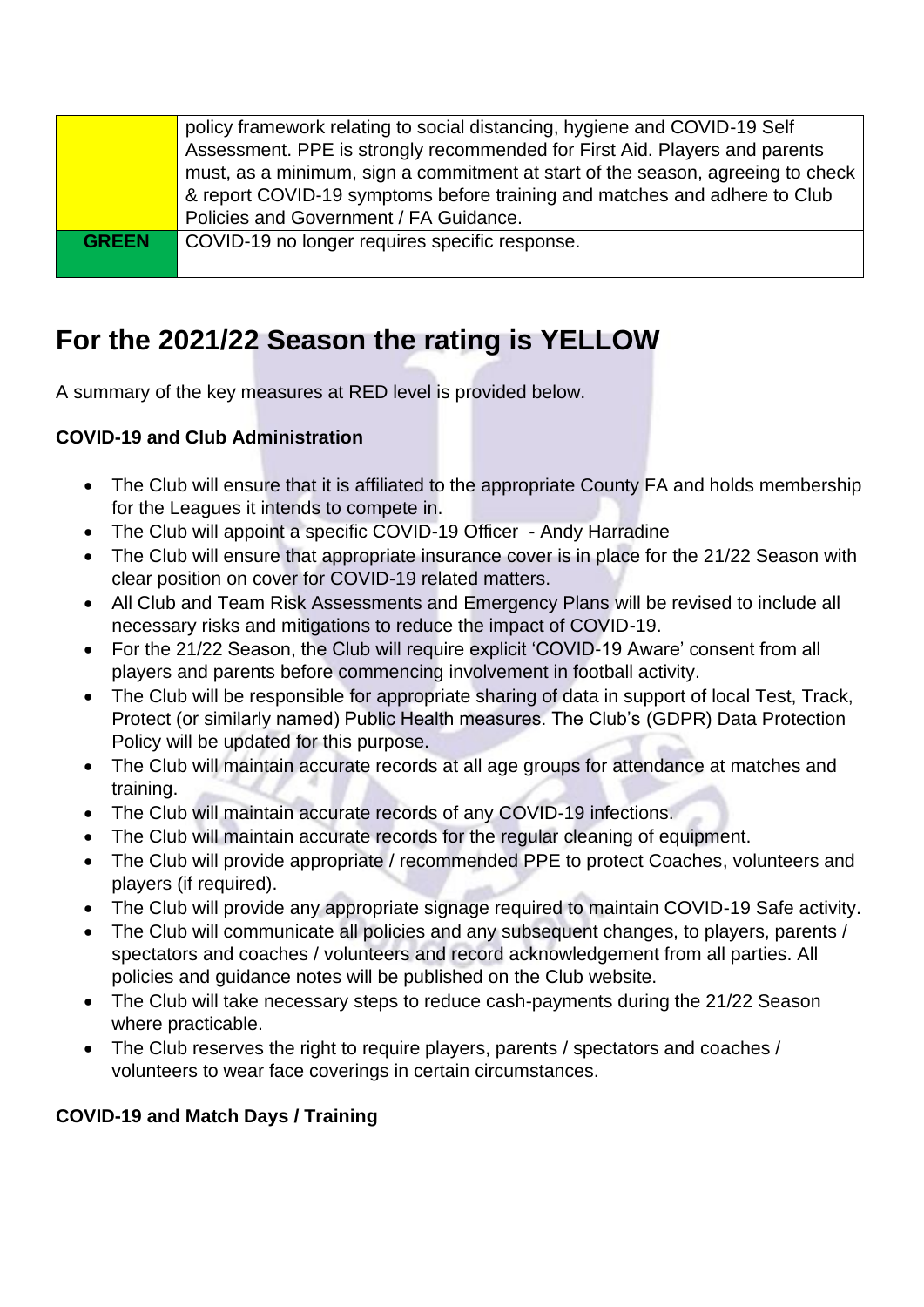- The Club will follow and duly enforce any Match Day regulations or requirements put in place by the FA and Leagues.
- Personal player equipment will be issued for the duration of the season, there will be no sharing of player equipment or kit during matches or training.
- The Club will require players to self-assess prior to each match or training session as per FA Guidance and will require written confirmation that players are symptom-free prior to commencement.
- The Club will require players, parents / spectators and coaches to adhere to social distancing guidance set out by the UK Government, Public Health England, FA and Leagues at ALL times before, during and after matches.
- The Club also requires players, parents / spectators and coaches to follow any local guidance issued by host venues (match day and training).
- Records of player presence / involvement in matches and training will be kept throughout the 21/22 Season.
- The Club will take necessary steps to enable the disinfecting of balls and other equipment during before, during and after sessions with records kept.
- Players, coaches, parents / spectators will comply with published guidance on issues such as shouting, handshakes, management of the ball and equipment.
- The sharing of lifts has always been treated as an exception, with notification to the Club Welfare Officer required. Any lift sharing should follow published guidance relating to "bubbles" and "wearing of masks".
- For the 21/22 Season no parents / spectators will be permitted to enter the MUGA facility at Bishop Heber High School unless there is a medical emergency.

### **COVID-19 & Code of Conduct**

For the 21/22 Season the Club's Code of Conduct will act to support compliance with COVID-19 Safe measures, guidance and regulations. Wilful breaches of new COVID-19 related measures, guidance and regulations will be treated as a disciplinary issue.

#### **Related Policies**

Health & Safety Policy 21/22 Safeguarding Children Policy 21/22 Club Welfare Officer Match Audit Checklist 21/22 Malpas & District JFC (GDPR) Data Protection Policy & Privacy Statement 21/22 Code of Conduct 21/22 Travel, Trips and Tournaments Policy 21/22 Policy Acknowledgement Sign-Off 21/22

Signed: Andrew Harradine – Chairman Hannah Adamson – Club Welfare Officer

Date: 1<sup>st</sup> September 2021 Review: 31st August 2022